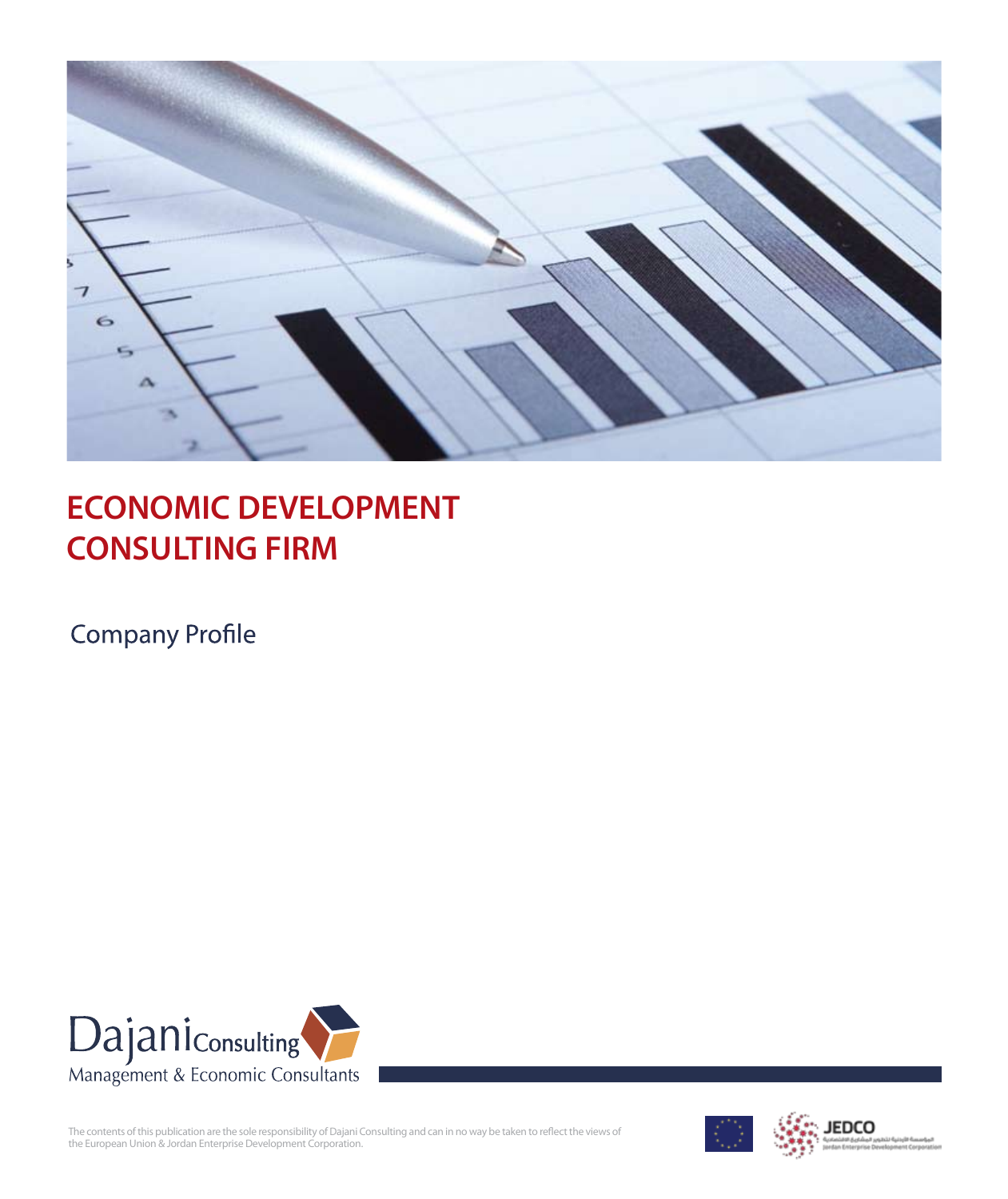### About Us

As a private company, Dajani Consulting offers management, economic and technical consulting, and training services to governments, private sector, NGOs, civil society organizations, and donor agencies in the Middle East and North Africa region. We espouse excellence in our services and strive to provide value to our clients, setting for ourselves the highest possible standards of performance.

We pride ourselves for maintaining a strong research and development focus, and constantly review the content of all our services in order to understand what represents best practices locally, regionally and internationally. We also modify these offerings regularly, either through adopting innovative practices or through creating our own innovations.



At the center of our practices, is the objective of supporting the public and private sectors of the region in fostering prosperous economies and resilient, stable markets.

## Message from the Managing Director

Welcome and thank you for your interest in Dajani Consulting, where our focus is on achieving economic development and growth in the Arab World through the provision of first class consulting and capacity building services.

Since 1994, Dajani Consulting has assisted governments, government sponsored agencies, the private sector, non-governmental and not for profit organizations, and multi lateral institutions in addressing regional development needs.

At Dajani Consulting, we are committed to providing excellence in our services, inspiring confidence and success, and delivering value to our clients. We combine creativity, technical expertise, and sound business acumen to deliver solutions that are realistic, practical, implementable and most importantly, successful - for what is success to an organization if not a reflection of the success of its clients.

We hope that we have the chance to meet and collaborate with you in the near future. I look forward to the opportunity of having you join us in our mission of "growth through collaboration and partnership."

Combining our passion for delivering with industry specific expertise, we provide world-class solutions that are relevant to local needs throughout the life cycle of any project, from research, analysis, and design through to implementation, monitoring and evaluation. Supported by the latest technologies and processes that improve economic evaluation and program strategies, our cutting edge approach provides solutions that do make a difference to the people and institutions with whom we interact.

Our team of professionals strives to achieve excellence in delivery by putting to practice a set of values revolving around respect, integrity, and transparency, coupled with an ongoing commitment to improve with every project. We cover a broad range of disciplines, and work diligently with purpose to help clients achieve compelling results. To date, we have completed over 500 multidisciplinary projects in Jordan, Iraq, the West Bank, Saudi Arabia, Egypt and Yemen, and our reach continues to grow.

When people tell us what they think of Dajani Consulting, one of the most common feedbacks, and certainly one that we are most proud of, is that we provide unsurpassed quality services. Our philosophy of partnering with clients to provide lasting solutions to their most challenging management and policy issues has, and continues, to distinguish us and propel our growth. Today, we are recognized as a regionally diversified firm with a solid reputation in the consulting industry. Our reputation is derived from years of achievement and success in promoting change in public and private sector institutions to support the development and sustainability of communities in the Arab World.

Sincerely, Khalid H. Dajani Managing Director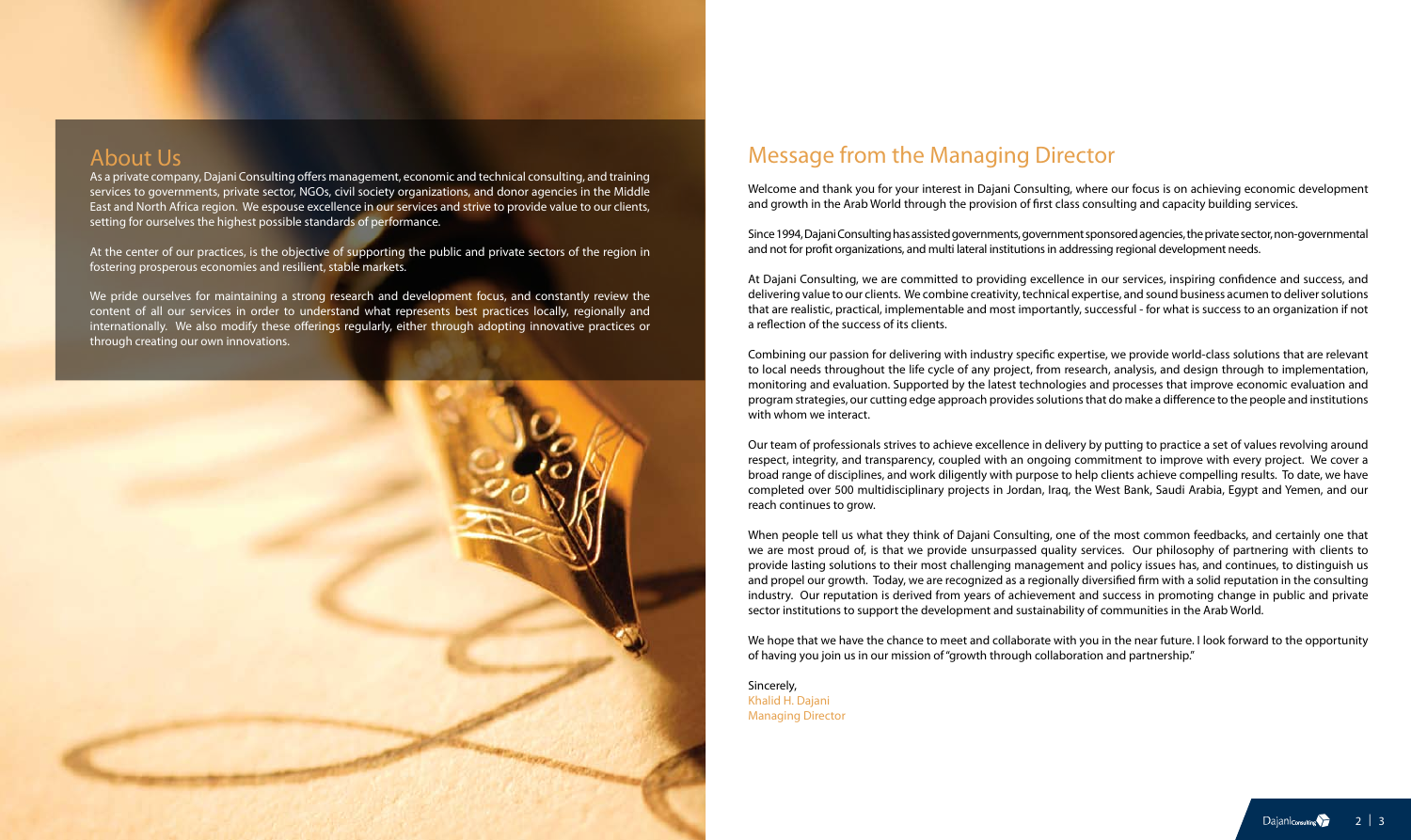### Our Team…our Asset

At Dajani Consulting we have succeeded in attracting and retaining the best talent needed to cover a range of disciplines and integrate varied strategies. We have successfully created a conducive environment that enables our team to fulfill their potential and exceed our clients' expectations.

We realize that our team is our greatest asset, enhancing our ability to deliver and achieve our business goals. We rely on the integrity, knowledge, skill, and diversity of our employees across the region, and actively promote continuous training, learning, personal development, and growth towards the achievement of individual and collective excellence.

We also pride ourselves on being equal opportunity employers, and have established minimum basic standards and requirements for our employees. These include certifications, accreditations, project management training, communication and time management skills development, in addition to frequent customer follow up visits that guarantee maximum satisfaction.

## Our Vision

Our vision is to be a leading regional development consulting firm which provides specialized and synergistic services to our partners while maintaining optimum levels of unparalleled commitment and quality for our customers and their needs.

# Our Mission

Dajani Consulting aims to achieve its vision and goals by supporting economic and business development activities that help clients address their most challenging and pressing issues, and providing solutions that are realistic, practical, implementable and successful.



The experience we have gained since our company's establishment in the region has taught us to value solutions that are multidisciplinary, inclusive, integrative, and innovative. Our fundamental goal is to achieve a substantial and lasting impact for all of our projects, which will ultimately make a difference in the lives of people.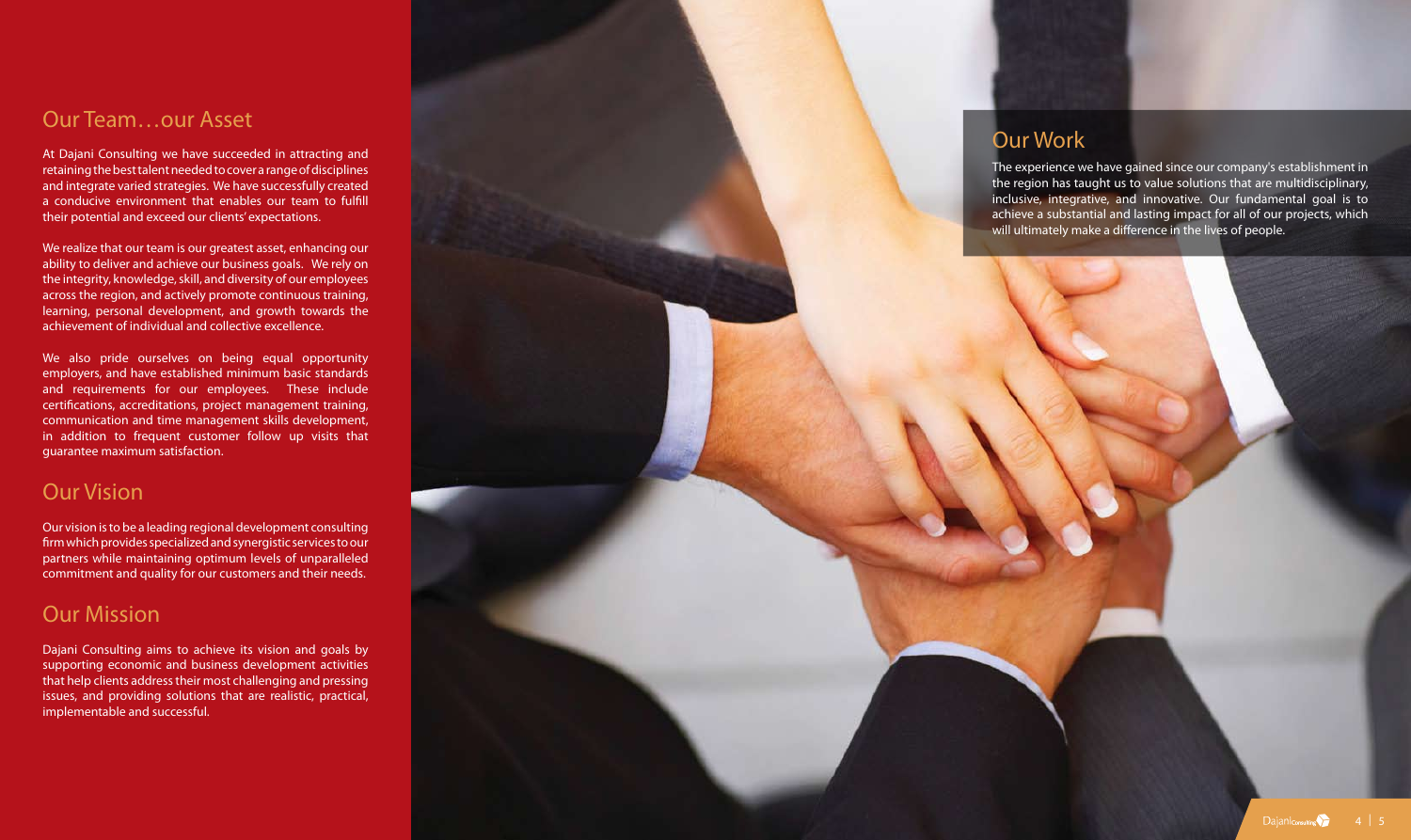Dajani Consulting understands that economic growth and development are contingent upon attracting investments from both domestic and foreign sources, and competing successfully in export markets. As such, we possess a thorough understanding of sources of competitive advantage, and can assist businesses in developing and exploiting investment opportunities based on these advantages. We provide effective strategies to identify potential investors, and promote specific investment opportunities through our research expertise on both a sectoral and geographical basis.

We also recognize that for a company to maintain its position as a market leader, it must be capable of addressing the most complex and challenging issues of today's global market. The recent global economic crisis has directed attention to the need for essential services that would enable investment sectors to regain and sustain momentum locally and globally. At Dajani Consulting, clients can capitalize on the company's adaptability and our knowledge and experience in providing essential investment consultancy and advisory services, particularly in light of the repercussions of the global economic crisis.

Our strategies focus on Micro and Macro level approaches. Investors should be fully aware of the macro and micro economic factors that affect an economy or market. Both of these factors can impact investments, and in order to



relevant issues they should give importance to and those that may pose as risks.

#### Investment Promotion:

We work closely with governments and organizations throughout the region to provide them with investment promotion capacity building. We enhance their capacities to promote investment opportunities and assist them in targeting and attracting foreign investment through well-defined studies on investment promotion activities and implementation methodologies; image building strategies; preparation of investment promotion materials; and capacity building and human resource needs assessments.

We have experience in investor prospecting, international market intelligence, cold calls, and preparation of sales propositions for investors.

#### Public and Private Partnerships:

With increasing demands on public expenditure worldwide, the concept of public private partnership, which entails minimum consumption of government budgets, is fast becoming the foremost solution to fulfilling immediate and long-term development plans of countries. In the strive towards motivating the private sector to

participate in the infrastructure development of nations, Public Private Partnership initiatives command the capitalization of private sector resources for the greater



benefit of the public and private sectors, as is evident from the successful infrastructure projects that have been carried out as a result of the contribution of the private sector.

Dajani Consulting provides services to public private partnership initiatives, beginning with the creation and implementation of full transactions, through to the signing of agreements with the private sector.

We have worked with governments to develop feasibility studies and terms of reference to solicit investors, in addition to evaluating investor proposals, and finally, selecting and negotiating with preferred bidders.

### Investment Climate:

A stable and sound investment climate is critical for domestic and foreign investments. Investment climate development is a priority for many governments throughout the Middle East, particularly considering that numerous international economic rankings and indices such as the World Competitiveness Report, Doing Business Report and Investment Climate Assessment measure this aspect as a comparison between competing countries. Dajani Consulting is well-experienced in conducting investment climate assessments and providing solutions for investment climate development. Furthermore, by moderating policy reforms and hosting focus group sessions, we have assisted governments in improving their

investment climates.

#### Small and Medium Sized Enterprises (SMEs):

In the Middle East, SMEs represent 95% of total number of companies, making them the major drivers for development and employment.

Dajani Consulting has been providing technical assistance and consultancy services to SMEs in the region for years. Our technical assistance to SMEs includes the provision of feasibility studies, business plans, market plans, market research, policy analysis, export promotion, and sector studies. We also provide support in soft business skills development.

#### Economic Feasibility Studies:

Any investor is usually motivated by the expected size of return on investment and profits when thinking of a new project. Middle Eastern countries are adopting policies to enhance investment in certain sectors such as advanced agriculture, electronic technology and renewable energy. As a result, many potential investors seek consulting services which provide them with accurate answers about economic feasibility of project ideas.

Dajani Consulting has carried out hundreds of feasibility studies. In fact, we are one of the most favorable consulting firms among clients. One of the primary reasons being that our feasibility studies are realistic in nature as we clearly define the supply and the demand present in the market, listing the technical requirements and drawing out all the financial analysis needed.

### Investment

## Consulting Services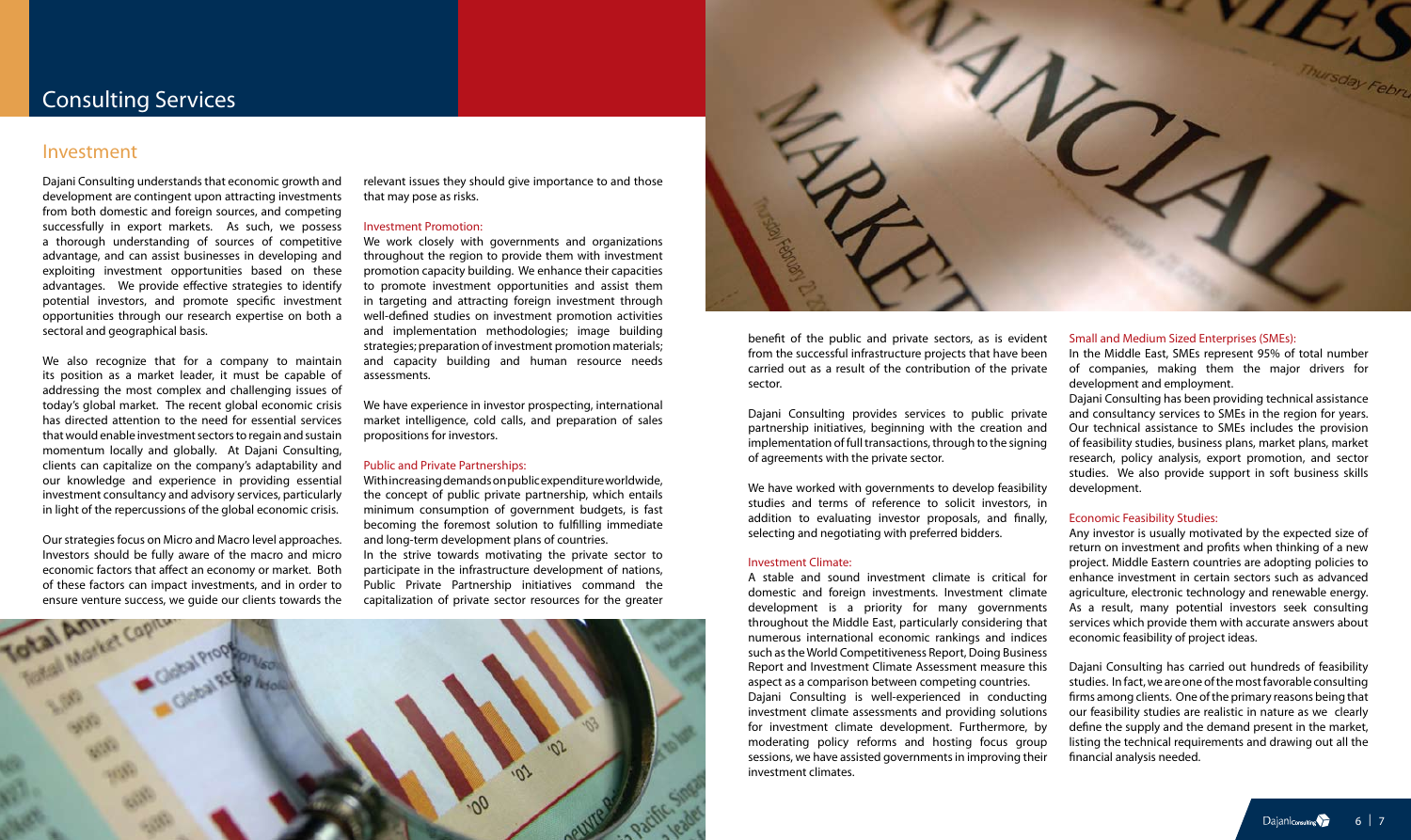### Consulting Services

### Market Studies

The Middle East is considered to be a promising market, due to its high population density, excellent purchase power, consumption pattern and consumer diversity, particularly in the Gulf countries. These factors make it attractive market for foreign investors. As such, in order to introduce or promote a commodity or service, careful study and planning is required. Competition is assessed during the market study using several tools and indicators.

We analyze the competitive environment in a client's target country or market, in order to determine whether market entry is advisable. Our work addresses the fundamental question - can money be made here? By providing our clients with a detailed overview of their main competitors, their prices and the fiscal environment, we present them with likelihood of success according to their objectives.

We also provide answers to specific questions brought about by clients regarding a particular sector of the economy and other market players in that sector as well as give strategic guidance to companies interested in obtaining in-depth insights into the competitive landscape of a particular location.

#### Market Surveys:

Thousands of commodity producers and service providers storm the markets with innovative products throughout the year, but few of them succeed in gaining the highest market share. Special market survey services are demanded to investigate the potential of Middle Eastern markets, using a range of data collection, polls, perception, awareness measurement and public consensus tools.

Moreover, numerous organizations and entities are interested in learning more about the behaviors, patterns and aspects of certain segments as a result of factors or interventions affecting these segments, and the only reliable source for such information is the structured market survey. When it comes to market surveys, Dajani Consulting is one

of the strongest companies in Jordan and the region, owing to our network of field surveyors. Our tools are researched, designed and tested by our own specialized consultants who work rigorously in achieving the desired information. We utilize face-to-face surveys, telephone surveys, focus group sessions and other market survey methods. No matter the size of the survey, we can complete it in a reasonable period of time. By effectively utilizing large numbers of surveyors, we have managed countless nationwide surveys. Our statistician and quality control personnel ensure the survey's results are delivered accurately and interpreted according to the clien's needs.

Our staff includes full time surveyors, data entry, quality control personnel and analysts. Our objective is to achieve high quality market research that yields sound and valid conclusions by reaching maximum survey response rates. Consequently, we were able to provide the most appropriate recommendations for decision makers in an effort to develop future policies and actions.

### Sector Studies:

Countries usually rely on certain sectors in supporting their existence and development, while other sectors remain weak or unnoticed. Improvement and support of these other sectors depend on deep diagnosis and analysis of representative members of the sector as divided according to sub-sectors, size and specific economic activities. Commonly, sector diagnosis targets the major operations of the sector such as production, HR, marketing and financial systems.

Our sector studies are multifaceted and may take different forms depending on the client's needs. The studies we provide may range from a certain sector aspect, to a full sector profile, or even investment opportunities within a sector. Regardless of your sector inquiries, all of our studies include sector profiles, analysis of the sector, and recommendations for future developments.

### Mystery Shopping:

Service quality and customer care are critical factors in the service sector. Large-scale service companies usually face difficulties in measuring customer's satisfaction directly, and so they turn to mystery shopping as a technique to control the quality of service at branches and outlets nationally and internationally.

Mystery Shopping is technique that we have mastered at Dajani Consulting. Through careful planning, we can measure the level of service being provided for clients by any organization. Our findings and recommendations will help improve your customer service level and allow you to learn more about your competitors.

Our approach is holistic as we offer an array of employee and customer surveys using different methodologies. We design the survey depending on your needs, in order to provide a total solution, and by inserting the results into a system; we can also create specially designed training programs or consultancy assignments that lead to specific improvements where needed.

### Monitoring and Evaluation (M&E):

Governments and donors are very much interested in the impacts resulting from the application of development initiatives and programs in the Middle East. M&E services are highly required to ensure the achievement of objectives, examine compliance with timeframes and estimate the extent of positive effects.

Our expertise covers the development of both theory and practice in monitoring and evaluation methodology and our wealth of knowledge and experience allow us to provide a comprehensive set of monitoring and evaluation services.

On the organizational level, we assist enterprises in the design, management and review of monitoring systems on both the project and/or enterprise level. We are also able to provide governments with M&E systems for public sector management and strategies.

Our approach to M&E is not only focused on quantitative analysis and reporting achievements, but rather, based on a multidisciplinary approach where we connect technical processes with social, economic, and institutional factors. We ask the questions: what has been achieved, and why has there been success or failure? What implications are inherent, and how can they be addressed? As a result, we have successfully built our portfolio of effective qualitative methodologies and techniques that have impacted organizations and communities throughout the region.

#### Tracer Studies and Impact Assessment:

Long-term projects have gradual direct effects, while the impact is cumulative. Tracer studies are designed and carried out to measure the residual effect or impact on certain segment or sector after the project ends, to take decisions and learn lessons for future improvement. Dajani Consulting is renowned for its tracer studies and impact assessments of development interventions and programs financed by governments and donors. Our services include tracing the positive effect and the current status after several years of the program, and estimating the positive or negative impact on the targeted segment or sector.

#### Monitoring and Evaluation:

M&E systems and tools are developed based on the internationally accepted log-frame model and its versions which are adopted by different donors and organizations, and regarded as part of Project Cycle Management principles.

Dajani Consulting works with national and international entities to evaluate the results and outcomes of support and development projects, based on the measurement of five elements: Efficiency, Effectiveness, Relevance, Impact and Sustainability.

#### Gap Assessment and Diagnostic Studies:

Decision-makers and strategic planners need up-to-date information and comparison studies including projections in order to set development plans and policies. The gap assessment indicates the qualitative and quantitative aspects to be fulfilled or created to bridge the gap between the current situation and the desired situation.

To assess the development and improvement needs of organizations, Dajani Consulting implements a reliable mechanism in detecting and investigating the actual weaknesses and internal gaps using a set of tools and methods tailored to your company's needs.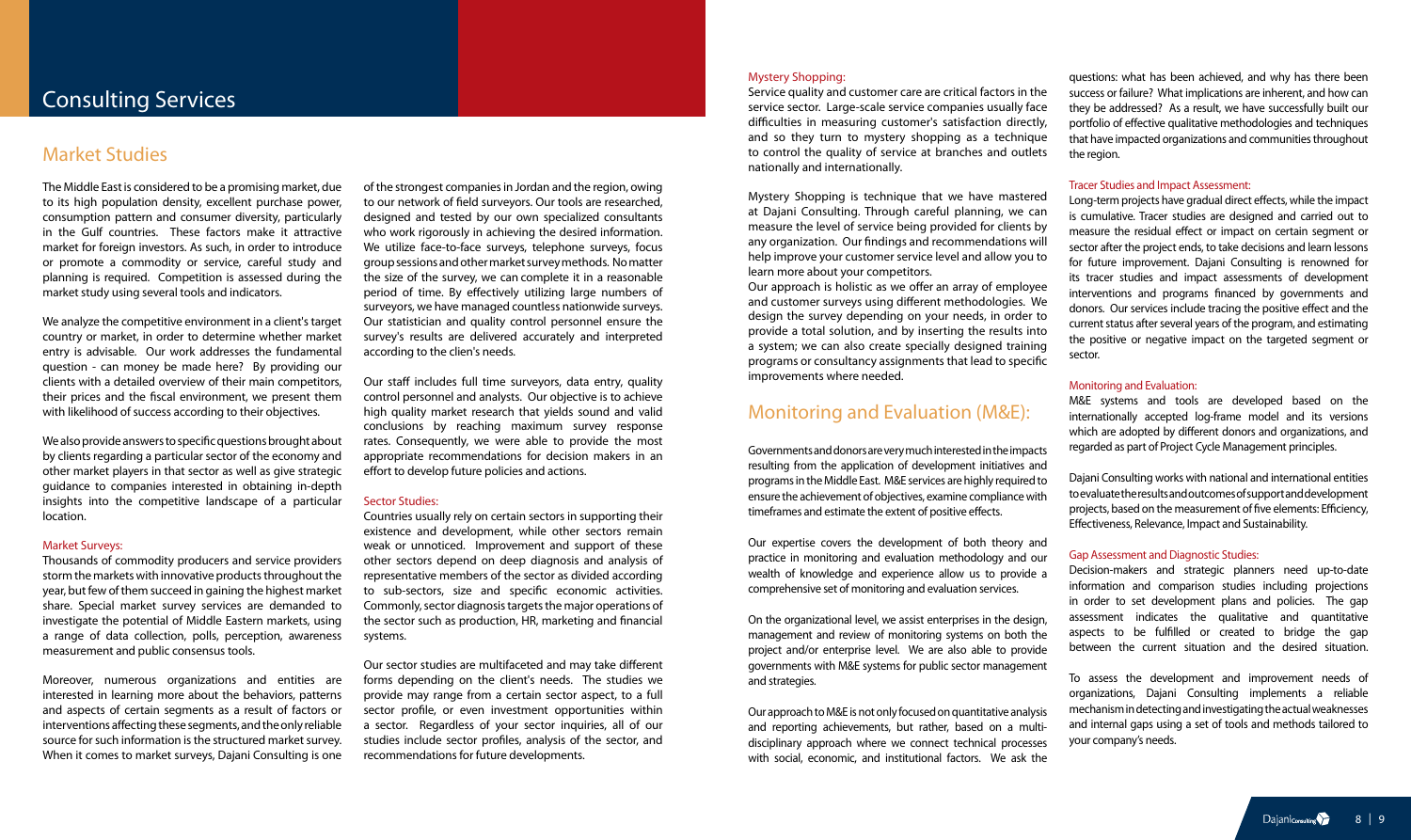### Labor and Employment

Poverty alleviation is usually linked to employment generation, where creating new jobs in less-advantaged communities means generating income and fighting poverty. Middle East and Arab States are typical areas for such communities.

According to UNDP, youth between the ages of 15 - 24 constitute the largest age group among Arab populations, representing more than one third of the total inhabitants of the Arab region. Youth segment faces the greatest challenge in terms of employment. World Bank indicators show that only 28% of the youth population is employed, among which only 16% of the females youth are employed in the Middle East and North Africa region.

Arab Labor Organization statistics indicate that the unemployment rate in the Arab states is approximately 14%, and the number of unemployed people exceeds 14 million. This is why governments are faced with the huge challenge of reforming labor policies so that they meet workforce supply and labor market demand. High unemployment rates have driven governments to create and support demand-driven training and employment programs. The labor market is a dynamic one in the Middle East, where domestic labor competes with foreign labor for given jobs and salaries.

We appreciate that labor markets work best within institutional environments that are solid yet flexible, and ensure income and employment opportunities for the population. From information on the human capital marketplace to assessments and recommendations on standards, policies, strategies, and institutions, we provide labor market analysis services that impact labor market stabilization essential for the fulfillment of productivity targets.

Our in-depth knowledge of labor market issues and their implications on businesses and markets allows us to provide invaluable insight into your human capital and labor market.

At Dajani Consulting we focus on the development of labor economics and policies, and the improvement of institutional outputs by enhancing the quality of young graduates. We conduct labor market studies and analysis services that allow policy makers to make better decisions and keep your business optimally staffed.

Our services in the area of workforce development and labor market are carefully designed to meet policy makers expectations. In the labor supply and demand profiles, the scope of the study and the target segments are chosen to result in the required indicators which measure the gap. Within the same context, our other employment and labor services focus on describing the current situation and characteristics of workforce and labor market in terms of education, skills, capacity, job preferences, job search methods, employment difficulties, cultural barriers and design of employment initiatives, assessment of employment programs, development of labor and employment policies, restructuring of vocational training systems, design of programs that help to enhance employment , management of training and employment funds and gender employment policy advise.



# Consulting Services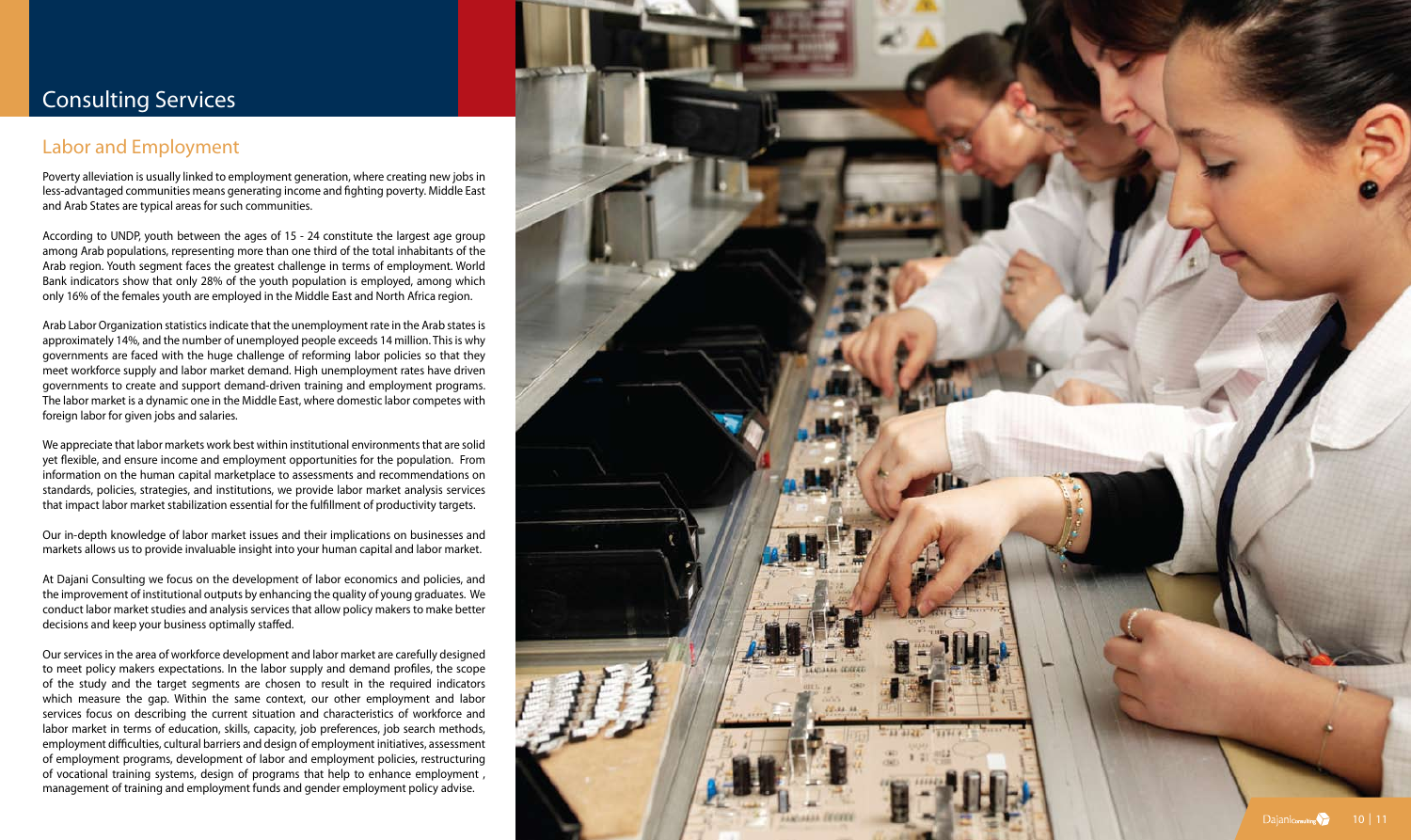### Training Services

At Dajani Consulting, we are focused on helping our clients grow their businesses and organizations. We believe that there is no such thing as a "typical" plan; rather, every business has its own distinctive needs and characteristics. Thus, we are able to customize training services and training plans based on these needs and characteristic.

#### Project Cycle Management

Through our Project Cycle Management training programs, we embed various management methods and instruments into your organizational structure, so that you can considerably enhance the quality of management of an individual project or a whole range of programs. We will provide you with the tools and skills necessary to enhance your workforce's professional qualities, and systemize the management of your projects or programs. We will assist you in creating and steering planning processes, and developing the necessary skills for assessing projects, and designing monitoring systems.

#### Personal Skills Development

We believe that training programs should be purposeful, constructive and useful. As specialists in career and workforce development, our focus is on providing relevant programs, products and services that reflect the realities of today's labor markets.

Our custom-made programs will provide you with the necessary skills for personal and career development purposes, whether you are a start-up company entering a new venture or simply starting over. Through our accumulated expertise and knowledge of the region's labor markets, we will help you move forward with assurance and confidence.

### Training of Trainers

Standing up in front of others and being labeled as the "expert" or "specialist" can be a daunting experience. We can appreciate that undergoing a course can sometimes pose as challenging, and for this reason, our approach to trainer training is about stimulating, inspiring and motivating the people for whom the course is designed. We are convinced that learning should be exciting, memorable and applicable, and so we provide our participants with simple usable skills, and ensure that the training room is an interesting place for them to be.

No matter what kind of training our participants conduct, be it sales, IT skills, business skills, or communications skills, we will prepare them to handle procedures in the training room with confidence, talent and professionalism.

### Our Approach

Our approach consists of three major components:

- **Commitment:** We have a commitment to our work and to helping our clients achieve their objectives.
- **Expertise:** We bring together technical expertise, including extensive program and industry knowledge, with first-class methodologies.
- **Results:** We have the ability to support our clients through the entire life cycle of our projects — from analysis and design through implementation and improvement—we help our clients achieve significant results.



### Our Values

At the core of our work is a set of values that define who we are and how we work, and give meaning and purpose to our daily lives. Our first and foremost concern is the success of our clients, and we ensure this by adhering to our values of:

- **Honesty and integrity**: We prize honesty, trust and integrity in our relationships.
- **Mutual respect:** We work enthusiastically to protect our clients' interests at all times as our work methodology is based on the reciprocity of respect between all parties involved.
- **Passion and commitment**: We are passionate about making a difference in the communities we serve.
- **Excellence**  We aspire to leadership and excellence for ourselves and our work.
- **Opportunity:** We create environments where initiative, opportunity, and teamwork abound.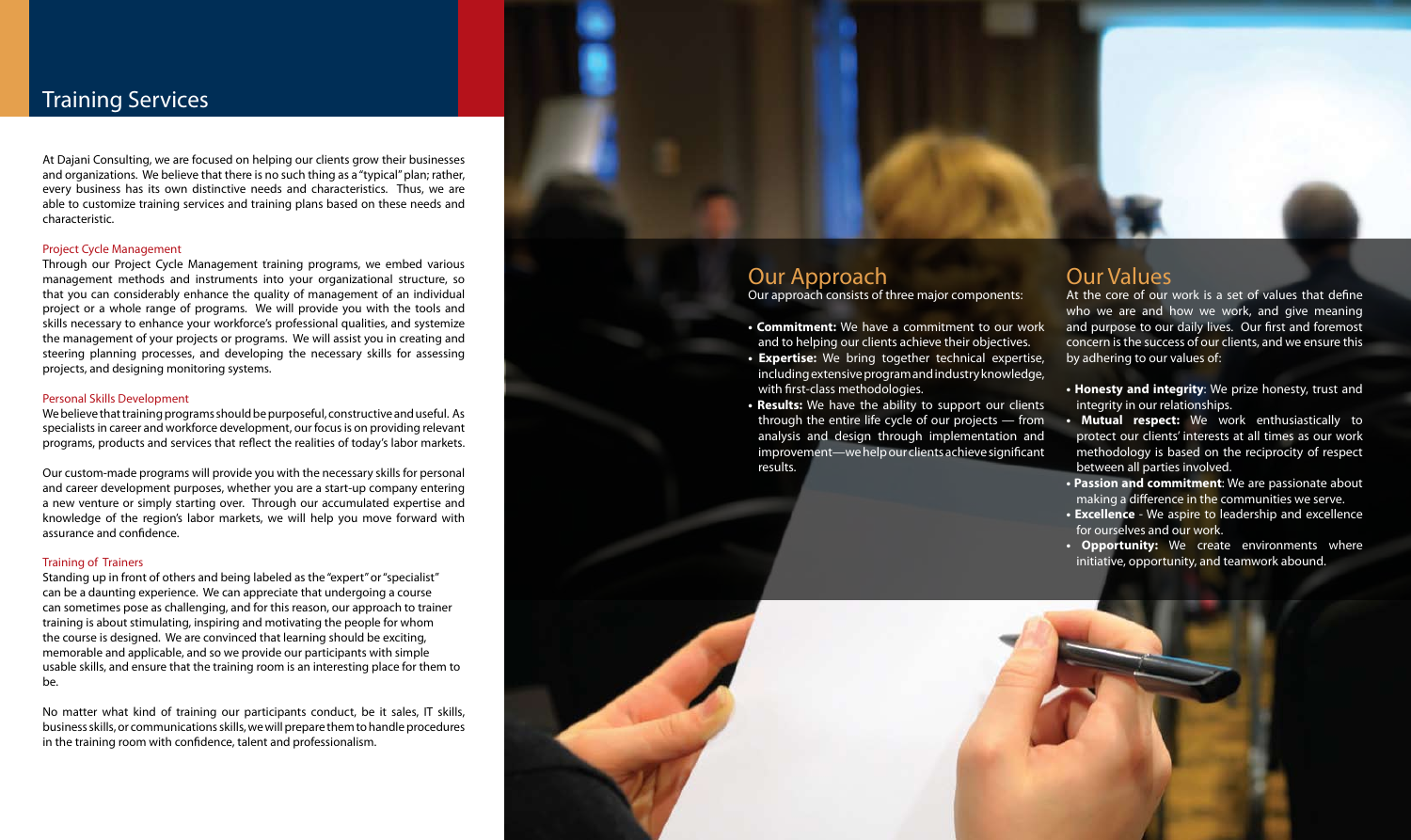



Dajaniconsulting 14 | 15